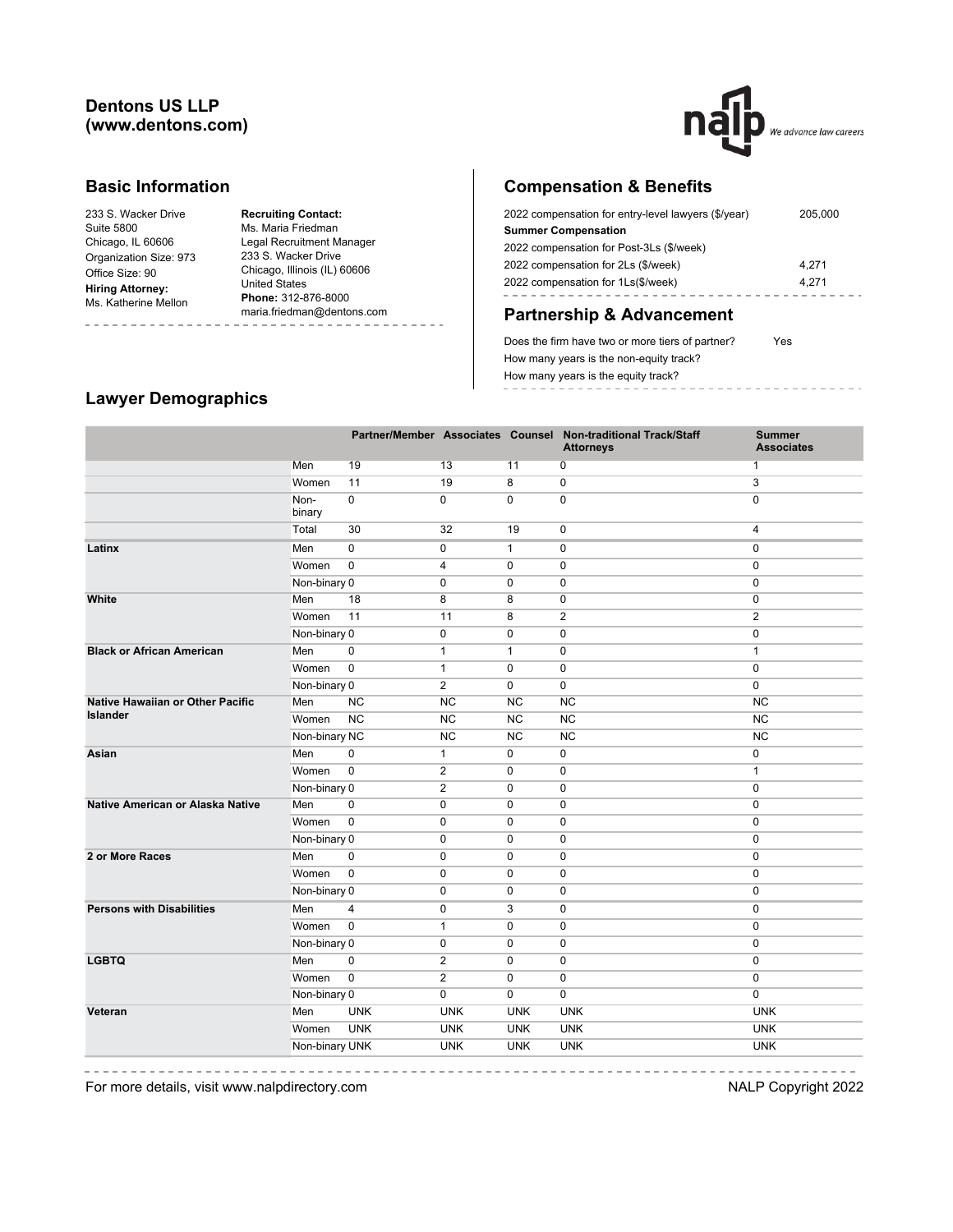

#### **Pro Bono/Public Interest**

| Ben Weinberg<br>Pro Bono Partner<br>312-876-3101<br>benjamin.weinberg@dentons.com |           |
|-----------------------------------------------------------------------------------|-----------|
| Is the pro bono information indicated here firm-wide or specific to one office?   | Firm-wide |
| % Firm Billable Hours last year                                                   | 3.16%     |
| Average Hours per Attorney last year                                              | 49        |
| Percent of associates participating last year                                     | 85%       |
| Percent of partners participating last year                                       | 51%       |
| Percent of other lawyers participating last year                                  | 44%       |
| <b>Professional Development</b>                                                   |           |
| Evaluations                                                                       | Annual    |

| Does your organization use upward reviews to evaluate and provide feedback to supervising lawyers? | No  |
|----------------------------------------------------------------------------------------------------|-----|
| Rotation for junior associates between departments/practice groups?                                | No  |
| Does your organization have a dedicated professional development staff?                            | Yes |
| Does your organization have a coaching/mentoring program                                           | Yes |
| Does your organization give billable hours credit for training time?                               | Yes |

# **HIRING & RECRUITMENT**

|                                            |          | Began Work In                  |          |                                | <b>Expected</b> |
|--------------------------------------------|----------|--------------------------------|----------|--------------------------------|-----------------|
| <b>LAWYERS</b>                             | 2020     | <b>Prior Summer Associates</b> | 2021     | <b>Prior Summer Associates</b> | 2022            |
| Entry-level                                |          | 1                              | 3        | 3                              | $\overline{2}$  |
| Entry-level (non-traditional track)        | $\Omega$ | $\Omega$                       | $\Omega$ | $\mathbf 0$                    | $\Omega$        |
| <b>Lateral Partners</b>                    | 1        | $\Omega$                       | 3        | $\mathbf 0$                    | $\Omega$        |
| <b>Lateral Associates</b>                  | 3        | $\Omega$                       | 7        | $\mathbf 0$                    | 2               |
| All Other Laterals (non-traditional track) |          | 0                              | $\Omega$ | $\mathbf 0$                    | $\Omega$        |
| Post-Clerkship                             | $\Omega$ | 0                              | $\Omega$ | $\mathbf 0$                    | $\Omega$        |
| LL.M.s (U.S.)                              | $\Omega$ | $\Omega$                       | $\Omega$ | $\mathbf 0$                    | $\Omega$        |
| $LL.M.s$ (non- $U.S.$ )                    | $\Omega$ | $\Omega$                       | $\Omega$ | $\mathbf 0$                    | $\Omega$        |
| <b>SUMMER</b>                              |          |                                |          |                                |                 |
| Post-3Ls                                   | $\Omega$ | $\Omega$                       | 0        | $\mathbf 0$                    | $\Omega$        |
| 2Ls                                        | 4        |                                | 3        |                                | 3               |
| 1Ls                                        |          | 0                              |          | 0                              |                 |

Number of 2021 Summer 2Ls considered for associate offers Number of offers made to summer 2L associates

General Hiring Criteria There is no typical candidate for our Summer Associate Program. We look for bright, innovative and hard-working people with diverse backgrounds and experiences. We want to see a strong record of academic success and extracurricular achievement.?It's equally important that our Summer Associates can work well in a team and have the drive and willingness to take on significant responsibilities.

 $- - - - -$ 

#### **General Practice Areas**

3

3

 $- - - -$ 

 $- - - - - - - -$ 

| <b>GENERAL PRACTICE</b><br><b>AREAS</b>          | <b>EMPLOYER'S</b><br><b>PRACTICE GROUP</b><br><b>NAME</b> | NO. OF<br><b>PARTNERS/MEMBERS</b> | NO. OF<br><b>COUNSEL</b> | NO. OF<br><b>ASSOCIATES</b> | NO. OF<br><b>ENTRY-LEVEL</b><br><b>PLACEMENTS</b><br>IN THIS<br><b>PRACTICE</b><br><b>AREA LAST</b><br><b>YEAR</b> | NO. OF<br><b>NON-TRADITIONAL</b><br><b>TRACK/STAFF</b><br><b>ATTORNEYS</b> |
|--------------------------------------------------|-----------------------------------------------------------|-----------------------------------|--------------------------|-----------------------------|--------------------------------------------------------------------------------------------------------------------|----------------------------------------------------------------------------|
| <b>Business, Corporate</b>                       | Corporate                                                 |                                   | $\overline{2}$           | 4                           |                                                                                                                    | 0                                                                          |
| Environmental                                    | Environmental                                             |                                   |                          | $\Omega$                    |                                                                                                                    | 0                                                                          |
| Government, Regulatory,<br><b>Administrative</b> | Federal Regulatory &<br>Compliance                        |                                   |                          | 0                           |                                                                                                                    | 0                                                                          |